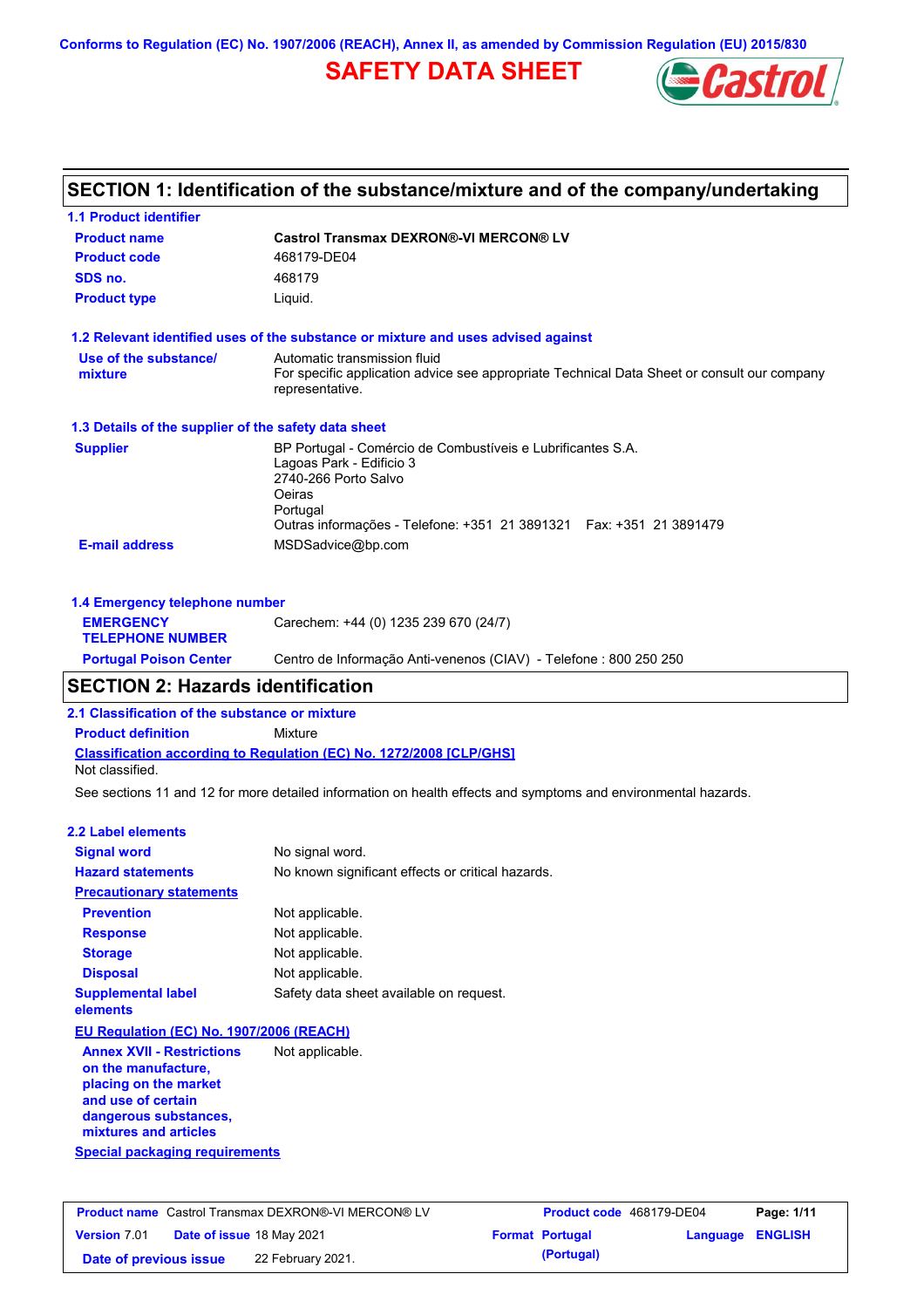### **SECTION 2: Hazards identification**

| <b>Containers to be fitted</b><br>with child-resistant<br>fastenings                                                     | Not applicable.                                                                                               |
|--------------------------------------------------------------------------------------------------------------------------|---------------------------------------------------------------------------------------------------------------|
| <b>Tactile warning of danger</b>                                                                                         | Not applicable.                                                                                               |
| 2.3 Other hazards                                                                                                        |                                                                                                               |
| <b>Results of PBT and vPvB</b><br>assessment                                                                             | Product does not meet the criteria for PBT or vPvB according to Regulation (EC) No. 1907/2006.<br>Annex XIII. |
| <b>Product meets the criteria</b><br>for PBT or vPvB according<br>to Regulation (EC) No.<br><b>1907/2006, Annex XIII</b> | This mixture does not contain any substances that are assessed to be a PBT or a vPvB.                         |

### **SECTION 3: Composition/information on ingredients**

### **3.2 Mixtures**

| <b>Product definition</b><br>Mixture<br>Highly refined base oil (IP 346 DMSO extract < 3%). Proprietary performance additives.                                                                                                                                          |                                                                                                |               |                                               |             |
|-------------------------------------------------------------------------------------------------------------------------------------------------------------------------------------------------------------------------------------------------------------------------|------------------------------------------------------------------------------------------------|---------------|-----------------------------------------------|-------------|
| <b>Product/ingredient</b><br>name                                                                                                                                                                                                                                       | <b>Identifiers</b>                                                                             | $\frac{9}{6}$ | <b>Regulation (EC) No.</b><br>1272/2008 [CLP] | <b>Type</b> |
| Distillates (petroleum), hydrotreated<br>heavy paraffinic                                                                                                                                                                                                               | REACH #: 01-2119484627-25 ≥50 - ≤75<br>EC: 265-157-1<br>CAS: 64742-54-7<br>Index: 649-467-00-8 |               | Not classified.                               | $[2]$       |
| Distillates (petroleum), hydrotreated<br>light paraffinic                                                                                                                                                                                                               | REACH #: 01-2119487077-29<br>EC: 265-158-7<br>CAS: 64742-55-8<br>Index: 649-468-00-3           | ≥25 - ≤50     | Asp. Tox. 1, H304                             | [1] [2]     |
| 2-Propenoic acid, 2-methyl-, butyl<br>ester, polymer with N-[3-<br>(dimethylamino)propyl]-2-methyl-<br>2-propenamide, dodecyl 2-methyl-<br>2-propenoate, eicosyl 2-methyl-<br>2-propenoate, hexadecyl 2-methyl-<br>2-propenoate and octadecyl 2-methyl-<br>2-propenoate | CAS: 176487-46-0                                                                               | $\leq$ 3      | Eye Irrit. 2, H319                            | $[1]$       |
| Lubricating oils (petroleum), C15-30,<br>hydrotreated neutral oil-based                                                                                                                                                                                                 | REACH #: 01-2119474878-16<br>EC: 276-737-9<br>CAS: 72623-86-0<br>Index: 649-482-00-X           | ≤3            | Asp. Tox. 1, H304                             | [1] [2]     |
| 2,5-Pyrrolidinedione, 3-C18-24-alkenyl<br>derivs.                                                                                                                                                                                                                       | EC: 295-099-2<br>CAS: 91783-21-0                                                               | $\leq$ 3      | Aquatic Chronic 4, H413                       | $[1]$       |
| Distillates (petroleum), hydrotreated<br>light paraffinic                                                                                                                                                                                                               | REACH #: 01-2119487077-29<br>EC: 265-158-7<br>CAS: 64742-55-8<br>Index: 649-468-00-3           | ≤3            | Not classified.                               | $[2]$       |

#### **See Section 16 for the full text of the H statements declared above.**

#### **Type**

[1] Substance classified with a health or environmental hazard

[2] Substance with a workplace exposure limit

[3] Substance meets the criteria for PBT according to Regulation (EC) No. 1907/2006, Annex XIII

[4] Substance meets the criteria for vPvB according to Regulation (EC) No. 1907/2006, Annex XIII

[5] Substance of equivalent concern

[6] Additional disclosure due to company policy

Occupational exposure limits, if available, are listed in Section 8.

|                        | <b>Product name</b> Castrol Transmax DEXRON®-VI MERCON® LV | <b>Product code</b> 468179-DE04 |                         | Page: 2/11 |
|------------------------|------------------------------------------------------------|---------------------------------|-------------------------|------------|
| <b>Version</b> 7.01    | Date of issue 18 May 2021                                  | <b>Format Portugal</b>          | <b>Language ENGLISH</b> |            |
| Date of previous issue | 22 February 2021.                                          | (Portugal)                      |                         |            |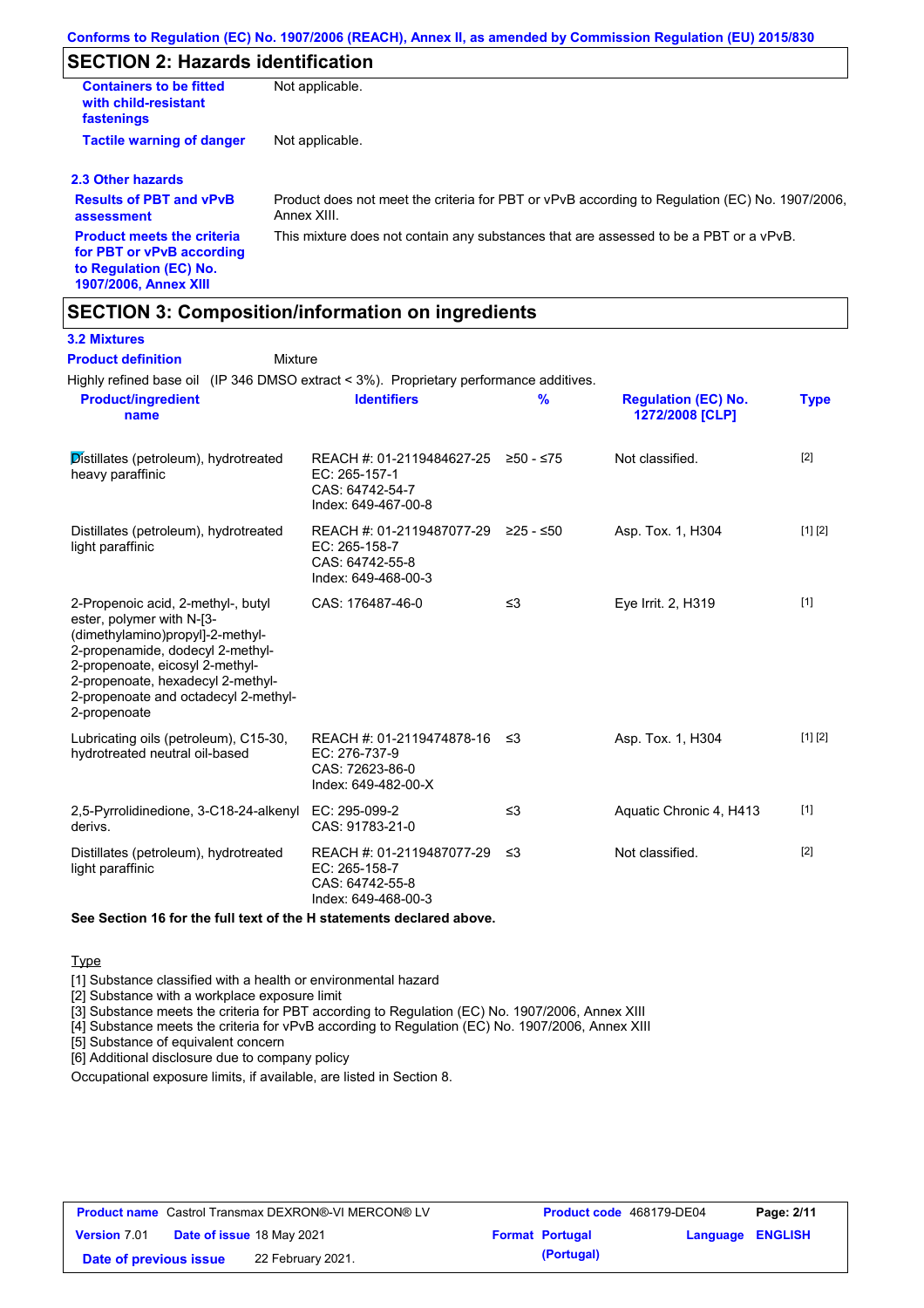### **SECTION 4: First aid measures**

| <b>4.1 Description of first aid measures</b> |                                                                                                                                                                                                                                                                |
|----------------------------------------------|----------------------------------------------------------------------------------------------------------------------------------------------------------------------------------------------------------------------------------------------------------------|
| <b>Eye contact</b>                           | In case of contact, immediately flush eyes with plenty of water for at least 15 minutes. Eyelids<br>should be held away from the eyeball to ensure thorough rinsing. Check for and remove any<br>contact lenses. Get medical attention if irritation develops. |
| <b>Skin contact</b>                          | Flush contaminated skin with plenty of water. Remove contaminated clothing and shoes.<br>Wash clothing before reuse. Clean shoes thoroughly before reuse. Get medical attention if<br>irritation develops.                                                     |
| <b>Inhalation</b>                            | If inhaled, remove to fresh air. In case of inhalation of decomposition products in a fire,<br>symptoms may be delayed. The exposed person may need to be kept under medical<br>surveillance for 48 hours. Get medical attention if symptoms occur.            |
| <b>Ingestion</b>                             | Do not induce vomiting unless directed to do so by medical personnel. Get medical attention if<br>symptoms occur.                                                                                                                                              |
| <b>Protection of first-aiders</b>            | No action shall be taken involving any personal risk or without suitable training.                                                                                                                                                                             |

#### **4.2 Most important symptoms and effects, both acute and delayed**

See Section 11 for more detailed information on health effects and symptoms.

| <b>Potential acute health effects</b> |                                                                                                                     |
|---------------------------------------|---------------------------------------------------------------------------------------------------------------------|
| <b>Inhalation</b>                     | Exposure to decomposition products may cause a health hazard. Serious effects may be<br>delayed following exposure. |
| <b>Ingestion</b>                      | No known significant effects or critical hazards.                                                                   |
| <b>Skin contact</b>                   | No known significant effects or critical hazards.                                                                   |
| Eye contact                           | No known significant effects or critical hazards.                                                                   |
|                                       | Delayed and immediate effects as well as chronic effects from short and long-term exposure                          |
| <b>Inhalation</b>                     | Overexposure to the inhalation of airborne droplets or aerosols may cause irritation of the<br>respiratory tract.   |
| <b>Ingestion</b>                      | Ingestion of large quantities may cause nausea and diarrhoea.                                                       |
| <b>Skin contact</b>                   | Prolonged or repeated contact can defat the skin and lead to irritation and/or dermatitis.                          |
| Eye contact                           | Potential risk of transient stinging or redness if accidental eye contact occurs.                                   |
|                                       |                                                                                                                     |

#### **4.3 Indication of any immediate medical attention and special treatment needed**

**Notes to physician** Treatment should in general be symptomatic and directed to relieving any effects. In case of inhalation of decomposition products in a fire, symptoms may be delayed. The exposed person may need to be kept under medical surveillance for 48 hours.

## **SECTION 5: Firefighting measures**

| 5.1 Extinguishing media                                                                                                    |                                                                                                                                                                                                                                                                                                                                                                   |  |  |  |  |
|----------------------------------------------------------------------------------------------------------------------------|-------------------------------------------------------------------------------------------------------------------------------------------------------------------------------------------------------------------------------------------------------------------------------------------------------------------------------------------------------------------|--|--|--|--|
| In case of fire, use foam, dry chemical or carbon dioxide extinguisher or spray.<br><b>Suitable extinguishing</b><br>media |                                                                                                                                                                                                                                                                                                                                                                   |  |  |  |  |
| <b>Unsuitable extinguishing</b><br>media                                                                                   | Do not use water jet. The use of a water jet may cause the fire to spread by splashing the<br>burning product.                                                                                                                                                                                                                                                    |  |  |  |  |
| 5.2 Special hazards arising from the substance or mixture                                                                  |                                                                                                                                                                                                                                                                                                                                                                   |  |  |  |  |
| <b>Hazards from the</b><br>substance or mixture                                                                            | In a fire or if heated, a pressure increase will occur and the container may burst.                                                                                                                                                                                                                                                                               |  |  |  |  |
| <b>Hazardous combustion</b><br>products                                                                                    | Combustion products may include the following:<br>carbon oxides (CO, CO <sub>2</sub> ) (carbon monoxide, carbon dioxide)<br>nitrogen oxides (NO, $NO2$ etc.)                                                                                                                                                                                                      |  |  |  |  |
| 5.3 Advice for firefighters                                                                                                |                                                                                                                                                                                                                                                                                                                                                                   |  |  |  |  |
| <b>Special precautions for</b><br>fire-fighters                                                                            | No action shall be taken involving any personal risk or without suitable training. Promptly<br>isolate the scene by removing all persons from the vicinity of the incident if there is a fire.                                                                                                                                                                    |  |  |  |  |
| <b>Special protective</b><br>equipment for fire-fighters                                                                   | Fire-fighters should wear appropriate protective equipment and self-contained breathing<br>apparatus (SCBA) with a full face-piece operated in positive pressure mode. Clothing for fire-<br>fighters (including helmets, protective boots and gloves) conforming to European standard EN<br>469 will provide a basic level of protection for chemical incidents. |  |  |  |  |

|                        | <b>Product name</b> Castrol Transmax DEXRON®-VI MERCON® LV | <b>Product code</b> 468179-DE04 |                  | Page: 3/11 |
|------------------------|------------------------------------------------------------|---------------------------------|------------------|------------|
| <b>Version 7.01</b>    | <b>Date of issue 18 May 2021</b>                           | <b>Format Portugal</b>          | Language ENGLISH |            |
| Date of previous issue | 22 February 2021.                                          | (Portugal)                      |                  |            |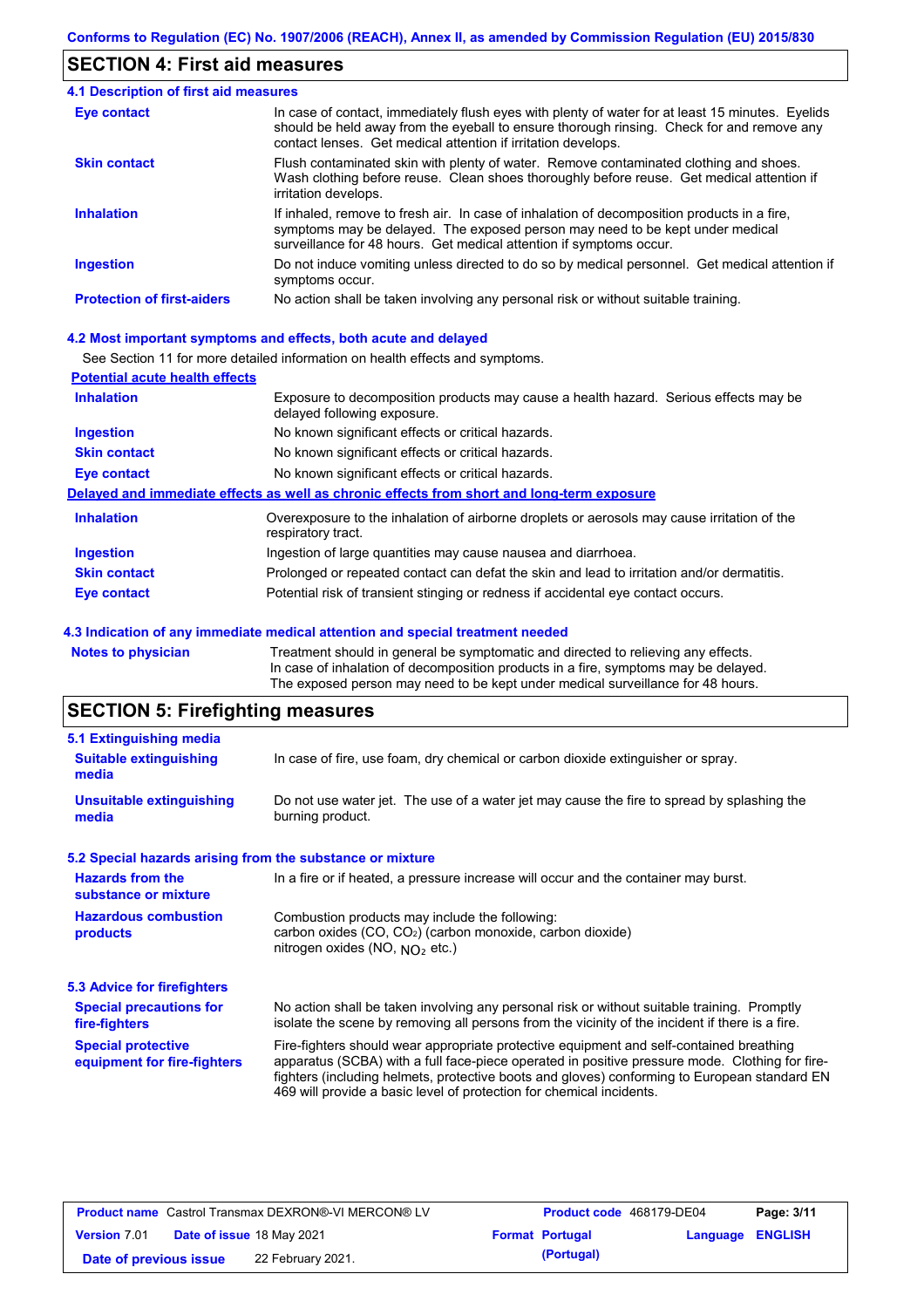### **SECTION 6: Accidental release measures**

|                                                          | 6.1 Personal precautions, protective equipment and emergency procedures                                                                                                                                                                                                                                                                                                                        |
|----------------------------------------------------------|------------------------------------------------------------------------------------------------------------------------------------------------------------------------------------------------------------------------------------------------------------------------------------------------------------------------------------------------------------------------------------------------|
| For non-emergency<br>personnel                           | No action shall be taken involving any personal risk or without suitable training. Evacuate<br>surrounding areas. Keep unnecessary and unprotected personnel from entering. Do not touch<br>or walk through spilt material. Floors may be slippery; use care to avoid falling. Put on<br>appropriate personal protective equipment.                                                            |
| For emergency responders                                 | If specialised clothing is required to deal with the spillage, take note of any information in<br>Section 8 on suitable and unsuitable materials. See also the information in "For non-<br>emergency personnel".                                                                                                                                                                               |
| <b>6.2 Environmental</b><br>precautions                  | Avoid dispersal of spilt material and runoff and contact with soil, waterways, drains and sewers.<br>Inform the relevant authorities if the product has caused environmental pollution (sewers,<br>waterways, soil or air).                                                                                                                                                                    |
| 6.3 Methods and material for containment and cleaning up |                                                                                                                                                                                                                                                                                                                                                                                                |
| <b>Small spill</b>                                       | Stop leak if without risk. Move containers from spill area. Absorb with an inert material and<br>place in an appropriate waste disposal container. Dispose of via a licensed waste disposal<br>contractor.                                                                                                                                                                                     |
| <b>Large spill</b>                                       | Stop leak if without risk. Move containers from spill area. Prevent entry into sewers, water<br>courses, basements or confined areas. Contain and collect spillage with non-combustible,<br>absorbent material e.g. sand, earth, vermiculite or diatomaceous earth and place in container<br>for disposal according to local regulations. Dispose of via a licensed waste disposal contractor. |
| 6.4 Reference to other<br><b>sections</b>                | See Section 1 for emergency contact information.<br>See Section 5 for firefighting measures.<br>See Section 8 for information on appropriate personal protective equipment.<br>See Section 12 for environmental precautions.<br>See Section 13 for additional waste treatment information.                                                                                                     |

## **SECTION 7: Handling and storage**

| <b>Protective measures</b>                                                    | Put on appropriate personal protective equipment.                                                                                                                                                                                                                                                                                                                                                                                                                                        |
|-------------------------------------------------------------------------------|------------------------------------------------------------------------------------------------------------------------------------------------------------------------------------------------------------------------------------------------------------------------------------------------------------------------------------------------------------------------------------------------------------------------------------------------------------------------------------------|
| <b>Advice on general</b><br>occupational hygiene                              | Eating, drinking and smoking should be prohibited in areas where this material is handled.<br>stored and processed. Wash thoroughly after handling. Remove contaminated clothing and<br>protective equipment before entering eating areas. See also Section 8 for additional<br>information on hygiene measures.                                                                                                                                                                         |
| <b>7.2 Conditions for safe</b><br>storage, including any<br>incompatibilities | Store in accordance with local regulations. Store in a dry, cool and well-ventilated area, away<br>from incompatible materials (see Section 10). Keep away from heat and direct sunlight. Keep<br>container tightly closed and sealed until ready for use. Containers that have been opened must<br>be carefully resealed and kept upright to prevent leakage. Store and use only in equipment/<br>containers designed for use with this product. Do not store in unlabelled containers. |

**Recommendations**

See section 1.2 and Exposure scenarios in annex, if applicable.

### **SECTION 8: Exposure controls/personal protection**

### **8.1 Control parameters**

| <b>Occupational exposure limits</b>                                     |                                                                                                                                                                                                                                                      |  |  |  |
|-------------------------------------------------------------------------|------------------------------------------------------------------------------------------------------------------------------------------------------------------------------------------------------------------------------------------------------|--|--|--|
| <b>Product/ingredient name</b>                                          | <b>Exposure limit values</b>                                                                                                                                                                                                                         |  |  |  |
| Distillates (petroleum), hydrotreated heavy paraffinic                  | Portuguese Institute of Quality (Portugal).<br>TWA: 5 mg/m <sup>3</sup> 8 hours. Issued/Revised: 10/2003 Form: Inhalable fraction                                                                                                                    |  |  |  |
| Distillates (petroleum), hydrotreated light paraffinic                  | Portuguese Institute of Quality (Portugal).<br>TWA: 5 mg/m <sup>3</sup> 8 hours. Issued/Revised: 10/2003 Form: Inhalable fraction                                                                                                                    |  |  |  |
| Lubricating oils (petroleum), C15-30, hydrotreated<br>neutral oil-based | Portuguese Institute of Quality (Portugal).                                                                                                                                                                                                          |  |  |  |
|                                                                         | TWA: 5 mg/m <sup>3</sup> 8 hours. Issued/Revised: 10/2003 Form: Inhalable fraction                                                                                                                                                                   |  |  |  |
| Distillates (petroleum), hydrotreated light paraffinic                  | Portuguese Institute of Quality (Portugal).<br>TWA: 5 mg/m <sup>3</sup> 8 hours. Issued/Revised: 10/2003 Form: Inhalable fraction                                                                                                                    |  |  |  |
| quidance only.                                                          | Whilst specific OELs for certain components may be shown in this section, other components may be present in any mist,<br>vapour or dust produced. Therefore, the specific OELs may not be applicable to the product as a whole and are provided for |  |  |  |

|                        | <b>Product name</b> Castrol Transmax DEXRON®-VI MERCON® LV | Product code 468179-DE04 |                         | Page: 4/11 |
|------------------------|------------------------------------------------------------|--------------------------|-------------------------|------------|
| <b>Version 7.01</b>    | <b>Date of issue 18 May 2021</b>                           | <b>Format Portugal</b>   | <b>Language ENGLISH</b> |            |
| Date of previous issue | 22 February 2021.                                          | (Portugal)               |                         |            |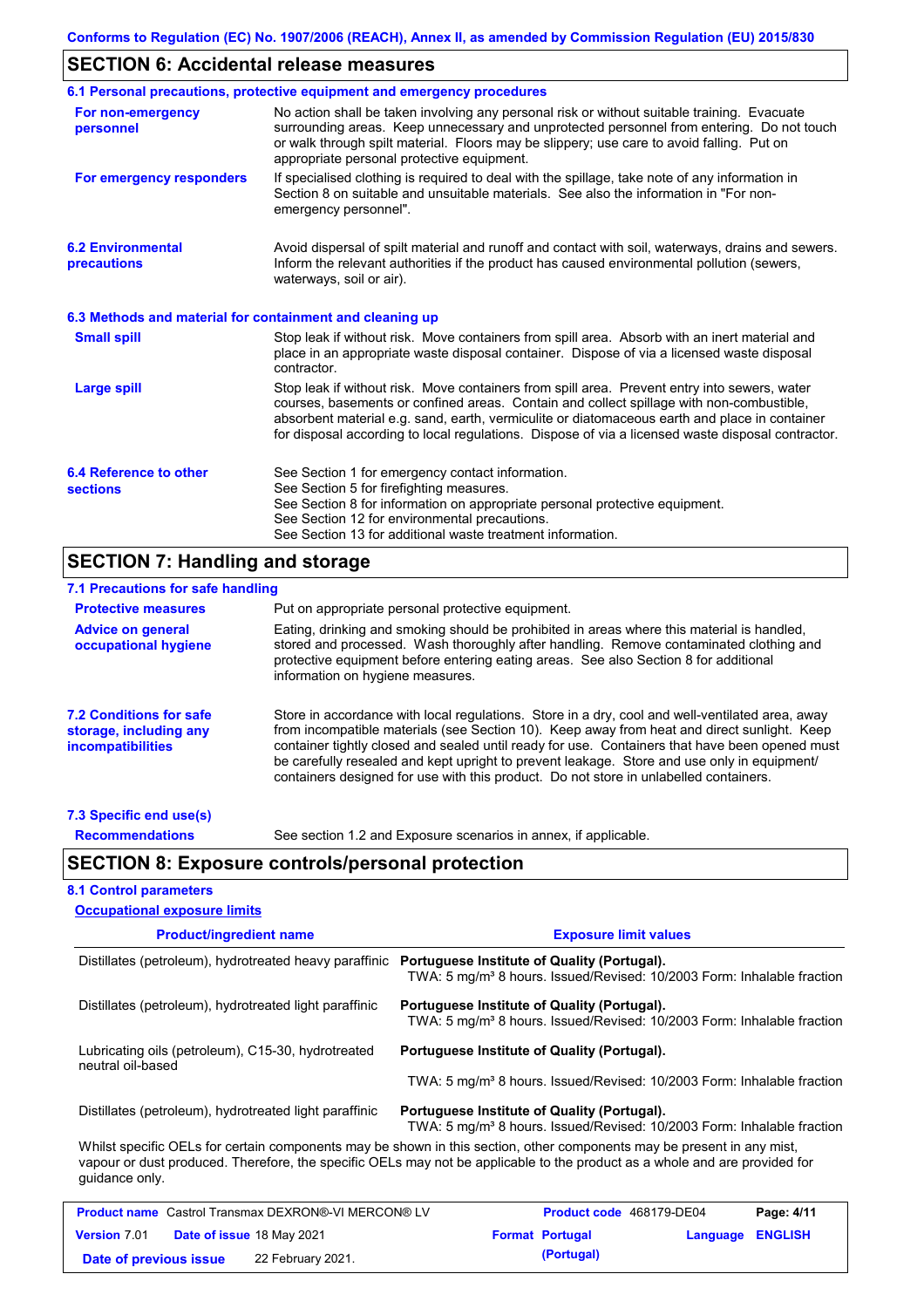## **SECTION 8: Exposure controls/personal protection**

| <b>Recommended monitoring</b><br>procedures                    | If this product contains ingredients with exposure limits, personal, workplace atmosphere or<br>biological monitoring may be required to determine the effectiveness of the ventilation or other<br>control measures and/or the necessity to use respiratory protective equipment. Reference<br>should be made to monitoring standards, such as the following: European Standard EN 689<br>(Workplace atmospheres - Guidance for the assessment of exposure by inhalation to chemical<br>agents for comparison with limit values and measurement strategy) European Standard EN<br>14042 (Workplace atmospheres - Guide for the application and use of procedures for the<br>assessment of exposure to chemical and biological agents) European Standard EN 482<br>(Workplace atmospheres - General requirements for the performance of procedures for the<br>measurement of chemical agents) Reference to national guidance documents for methods for<br>the determination of hazardous substances will also be required. |
|----------------------------------------------------------------|----------------------------------------------------------------------------------------------------------------------------------------------------------------------------------------------------------------------------------------------------------------------------------------------------------------------------------------------------------------------------------------------------------------------------------------------------------------------------------------------------------------------------------------------------------------------------------------------------------------------------------------------------------------------------------------------------------------------------------------------------------------------------------------------------------------------------------------------------------------------------------------------------------------------------------------------------------------------------------------------------------------------------|
| <b>Derived No Effect Level</b><br>No DNELs/DMELs available.    |                                                                                                                                                                                                                                                                                                                                                                                                                                                                                                                                                                                                                                                                                                                                                                                                                                                                                                                                                                                                                            |
| <b>Predicted No Effect Concentration</b><br>No PNECs available |                                                                                                                                                                                                                                                                                                                                                                                                                                                                                                                                                                                                                                                                                                                                                                                                                                                                                                                                                                                                                            |
| <b>8.2 Exposure controls</b>                                   |                                                                                                                                                                                                                                                                                                                                                                                                                                                                                                                                                                                                                                                                                                                                                                                                                                                                                                                                                                                                                            |
| <b>Appropriate engineering</b><br>controls                     | Provide exhaust ventilation or other engineering controls to keep the relevant airborne<br>concentrations below their respective occupational exposure limits.<br>All activities involving chemicals should be assessed for their risks to health, to ensure<br>exposures are adequately controlled. Personal protective equipment should only be considered<br>after other forms of control measures (e.g. engineering controls) have been suitably evaluated.<br>Personal protective equipment should conform to appropriate standards, be suitable for use, be<br>kept in good condition and properly maintained.<br>Your supplier of personal protective equipment should be consulted for advice on selection and<br>appropriate standards. For further information contact your national organisation for standards.<br>The final choice of protective equipment will depend upon a risk assessment. It is important to<br>ensure that all items of personal protective equipment are compatible.                    |
| <b>Individual protection measures</b>                          |                                                                                                                                                                                                                                                                                                                                                                                                                                                                                                                                                                                                                                                                                                                                                                                                                                                                                                                                                                                                                            |
| <b>Hygiene measures</b>                                        | Wash hands, forearms and face thoroughly after handling chemical products, before eating,<br>smoking and using the lavatory and at the end of the working period. Ensure that eyewash<br>stations and safety showers are close to the workstation location.                                                                                                                                                                                                                                                                                                                                                                                                                                                                                                                                                                                                                                                                                                                                                                |
| <b>Respiratory protection</b>                                  | In case of insufficient ventilation, wear suitable respiratory equipment.<br>The correct choice of respiratory protection depends upon the chemicals being handled, the<br>conditions of work and use, and the condition of the respiratory equipment. Safety procedures<br>should be developed for each intended application. Respiratory protection equipment should<br>therefore be chosen in consultation with the supplier/manufacturer and with a full assessment<br>of the working conditions.                                                                                                                                                                                                                                                                                                                                                                                                                                                                                                                      |
| <b>Eye/face protection</b>                                     | Safety glasses with side shields.                                                                                                                                                                                                                                                                                                                                                                                                                                                                                                                                                                                                                                                                                                                                                                                                                                                                                                                                                                                          |
| <b>Skin protection</b>                                         |                                                                                                                                                                                                                                                                                                                                                                                                                                                                                                                                                                                                                                                                                                                                                                                                                                                                                                                                                                                                                            |
| <b>Hand protection</b>                                         | <b>General Information:</b>                                                                                                                                                                                                                                                                                                                                                                                                                                                                                                                                                                                                                                                                                                                                                                                                                                                                                                                                                                                                |
|                                                                | Because specific work environments and material handling practices vary, safety procedures<br>should be developed for each intended application. The correct choice of protective gloves<br>depends upon the chemicals being handled, and the conditions of work and use. Most gloves<br>provide protection for only a limited time before they must be discarded and replaced (even the<br>best chemically resistant gloves will break down after repeated chemical exposures).<br>Gloves should be chosen in consultation with the supplier / manufacturer and taking account of                                                                                                                                                                                                                                                                                                                                                                                                                                         |
|                                                                | a full assessment of the working conditions.<br>Recommended: Nitrile gloves.                                                                                                                                                                                                                                                                                                                                                                                                                                                                                                                                                                                                                                                                                                                                                                                                                                                                                                                                               |
|                                                                | <b>Breakthrough time:</b>                                                                                                                                                                                                                                                                                                                                                                                                                                                                                                                                                                                                                                                                                                                                                                                                                                                                                                                                                                                                  |
|                                                                | Breakthrough time data are generated by glove manufacturers under laboratory test conditions<br>and represent how long a glove can be expected to provide effective permeation resistance. It<br>is important when following breakthrough time recommendations that actual workplace<br>conditions are taken into account. Always consult with your glove supplier for up-to-date<br>technical information on breakthrough times for the recommended glove type.<br>Our recommendations on the selection of gloves are as follows:                                                                                                                                                                                                                                                                                                                                                                                                                                                                                         |
|                                                                | Continuous contact:                                                                                                                                                                                                                                                                                                                                                                                                                                                                                                                                                                                                                                                                                                                                                                                                                                                                                                                                                                                                        |
|                                                                | Gloves with a minimum breakthrough time of 240 minutes, or >480 minutes if suitable gloves<br>can be obtained.<br>If suitable gloves are not available to offer that level of protection, gloves with shorter<br>breakthrough times may be acceptable as long as appropriate glove maintenance and                                                                                                                                                                                                                                                                                                                                                                                                                                                                                                                                                                                                                                                                                                                         |
| <b>Product name</b> Castrol Transmax DEXRON®-VI MERCON® LV     | Product code 468179-DE04<br>Page: 5/11                                                                                                                                                                                                                                                                                                                                                                                                                                                                                                                                                                                                                                                                                                                                                                                                                                                                                                                                                                                     |
| <b>Version 7.01</b><br>Date of issue 18 May 2021               | <b>Format Portugal</b><br>Language ENGLISH                                                                                                                                                                                                                                                                                                                                                                                                                                                                                                                                                                                                                                                                                                                                                                                                                                                                                                                                                                                 |
| Date of previous issue                                         | (Portugal)<br>22 February 2021.                                                                                                                                                                                                                                                                                                                                                                                                                                                                                                                                                                                                                                                                                                                                                                                                                                                                                                                                                                                            |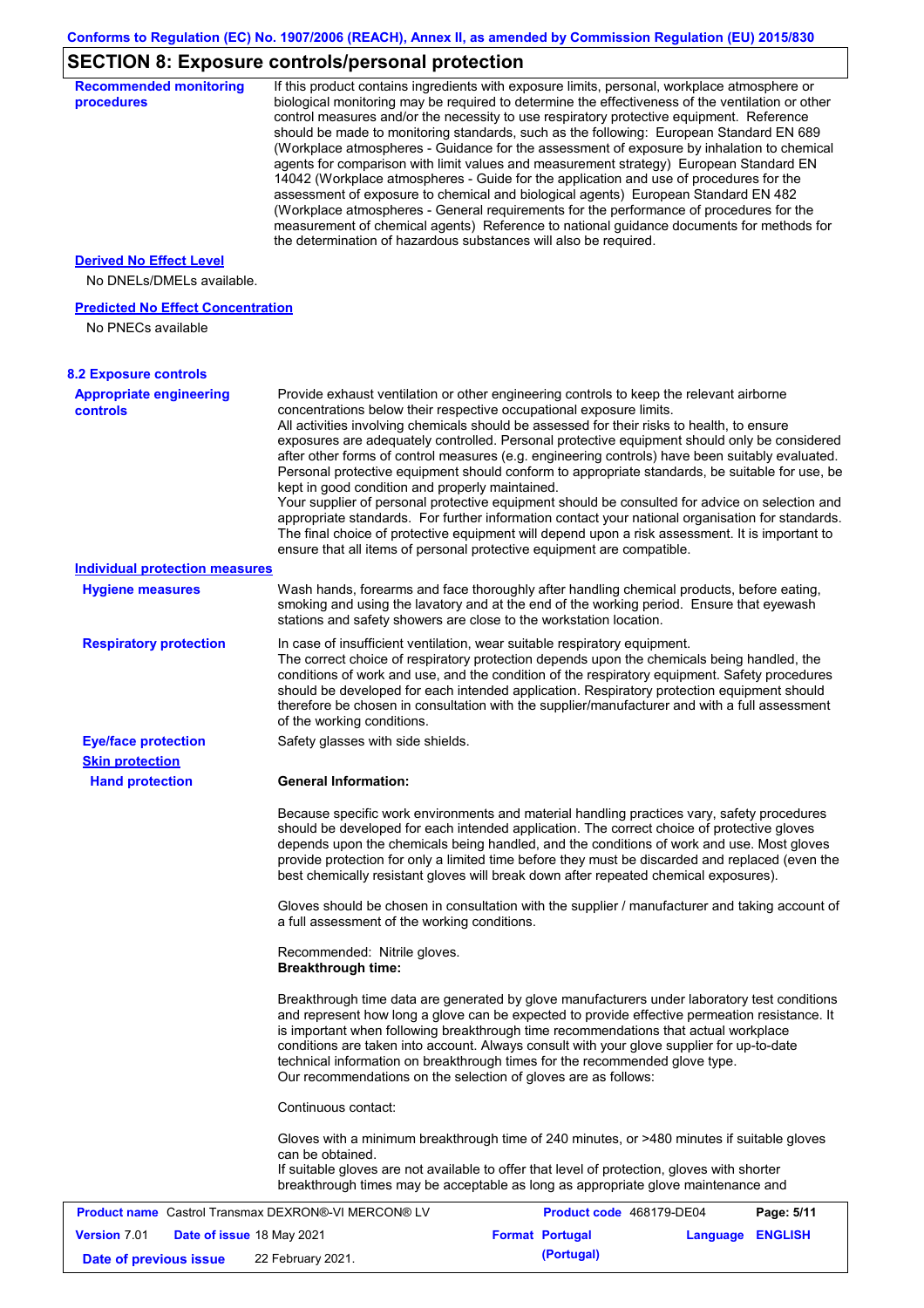## **SECTION 8: Exposure controls/personal protection**

replacement regimes are determined and adhered to.

Short-term / splash protection:

|                                                           | Recommended breakthrough times as above.<br>It is recognised that for short-term, transient exposures, gloves with shorter breakthrough times<br>may commonly be used. Therefore, appropriate maintenance and replacement regimes must<br>be determined and rigorously followed.                                                                                                                                                                                                                                                                                                                                                                                                      |
|-----------------------------------------------------------|---------------------------------------------------------------------------------------------------------------------------------------------------------------------------------------------------------------------------------------------------------------------------------------------------------------------------------------------------------------------------------------------------------------------------------------------------------------------------------------------------------------------------------------------------------------------------------------------------------------------------------------------------------------------------------------|
|                                                           | <b>Glove Thickness:</b>                                                                                                                                                                                                                                                                                                                                                                                                                                                                                                                                                                                                                                                               |
|                                                           | For general applications, we recommend gloves with a thickness typically greater than 0.35 mm.                                                                                                                                                                                                                                                                                                                                                                                                                                                                                                                                                                                        |
|                                                           | It should be emphasised that glove thickness is not necessarily a good predictor of glove<br>resistance to a specific chemical, as the permeation efficiency of the glove will be dependent<br>on the exact composition of the glove material. Therefore, glove selection should also be based<br>on consideration of the task requirements and knowledge of breakthrough times.<br>Glove thickness may also vary depending on the glove manufacturer, the glove type and the<br>glove model. Therefore, the manufacturers' technical data should always be taken into account<br>to ensure selection of the most appropriate glove for the task.                                     |
|                                                           | Note: Depending on the activity being conducted, gloves of varying thickness may be required<br>for specific tasks. For example:                                                                                                                                                                                                                                                                                                                                                                                                                                                                                                                                                      |
|                                                           | • Thinner gloves (down to 0.1 mm or less) may be required where a high degree of manual<br>dexterity is needed. However, these gloves are only likely to give short duration protection and<br>would normally be just for single use applications, then disposed of.                                                                                                                                                                                                                                                                                                                                                                                                                  |
|                                                           | • Thicker gloves (up to 3 mm or more) may be required where there is a mechanical (as well<br>as a chemical) risk i.e. where there is abrasion or puncture potential.                                                                                                                                                                                                                                                                                                                                                                                                                                                                                                                 |
| <b>Skin and body</b>                                      | Use of protective clothing is good industrial practice.<br>Personal protective equipment for the body should be selected based on the task being<br>performed and the risks involved and should be approved by a specialist before handling this<br>product.<br>Cotton or polyester/cotton overalls will only provide protection against light superficial<br>contamination that will not soak through to the skin. Overalls should be laundered on a regular<br>basis. When the risk of skin exposure is high (e.g. when cleaning up spillages or if there is a<br>risk of splashing) then chemical resistant aprons and/or impervious chemical suits and boots<br>will be required. |
| <b>Refer to standards:</b>                                | Respiratory protection: EN 529<br>Gloves: EN 420, EN 374<br>Eye protection: EN 166<br>Filtering half-mask: EN 149<br>Filtering half-mask with valve: EN 405<br>Half-mask: EN 140 plus filter<br>Full-face mask: EN 136 plus filter<br>Particulate filters: EN 143<br>Gas/combined filters: EN 14387                                                                                                                                                                                                                                                                                                                                                                                   |
| <b>Environmental exposure</b><br>controls                 | Emissions from ventilation or work process equipment should be checked to ensure they<br>comply with the requirements of environmental protection legislation. In some cases, fume<br>scrubbers, filters or engineering modifications to the process equipment will be necessary to<br>reduce emissions to acceptable levels.                                                                                                                                                                                                                                                                                                                                                         |
|                                                           | <b>SECTION 9: Physical and chemical properties</b>                                                                                                                                                                                                                                                                                                                                                                                                                                                                                                                                                                                                                                    |
| 9.1 Information on basic physical and chemical properties |                                                                                                                                                                                                                                                                                                                                                                                                                                                                                                                                                                                                                                                                                       |

| <b>Appearance</b>                                          |                 |  |                          |          |                |
|------------------------------------------------------------|-----------------|--|--------------------------|----------|----------------|
| <b>Physical state</b>                                      | Liguid.         |  |                          |          |                |
| <b>Colour</b>                                              | Red.            |  |                          |          |                |
| <b>Odour</b>                                               | Not available.  |  |                          |          |                |
| <b>Odour threshold</b>                                     | Not available.  |  |                          |          |                |
| pH                                                         | Not applicable. |  |                          |          |                |
| <b>Melting point/freezing point</b>                        | Not available.  |  |                          |          |                |
| Initial boiling point and boiling<br>range                 | Not available.  |  |                          |          |                |
| <b>Pour point</b>                                          | $-51 °C$        |  |                          |          |                |
| <b>Product name</b> Castrol Transmax DEXRON®-VI MERCON® LV |                 |  | Product code 468179-DE04 |          | Page: 6/11     |
| <b>Version 7.01</b><br>Date of issue 18 May 2021           |                 |  | <b>Format Portugal</b>   | Language | <b>ENGLISH</b> |
| 22 February 2021.<br>Date of previous issue                |                 |  | (Portugal)               |          |                |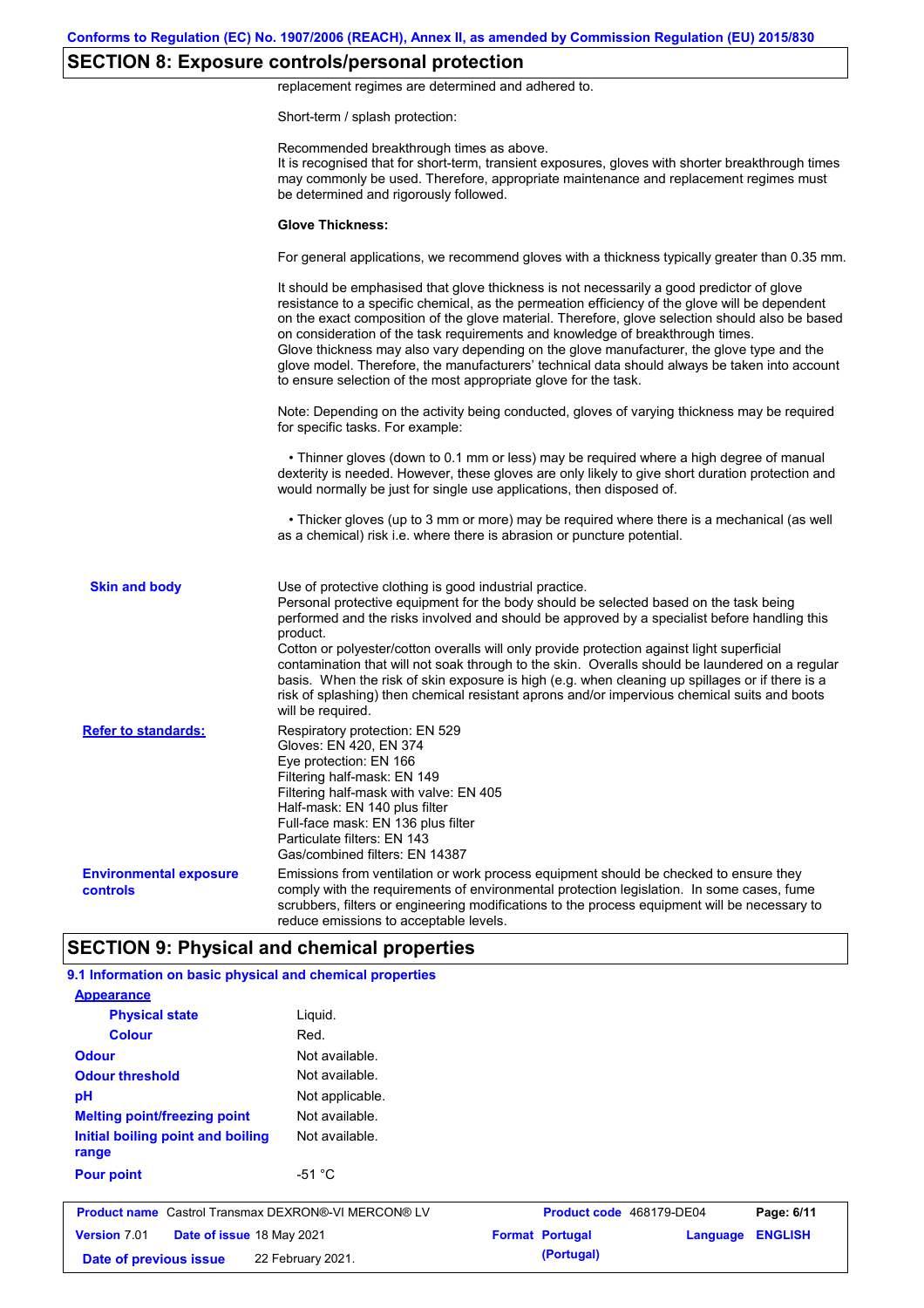## **SECTION 9: Physical and chemical properties**

| <b>Flash point</b>                                     | Open cup: >180°C (>356°F) [Cleveland.]                                                                                                    |
|--------------------------------------------------------|-------------------------------------------------------------------------------------------------------------------------------------------|
| <b>Evaporation rate</b>                                | Not available.                                                                                                                            |
| <b>Flammability (solid, gas)</b>                       | Not available.                                                                                                                            |
| <b>Upper/lower flammability or</b><br>explosive limits | Not available.                                                                                                                            |
| <b>Vapour pressure</b>                                 | Not available.                                                                                                                            |
| <b>Vapour density</b>                                  | Not available.                                                                                                                            |
| <b>Relative density</b>                                | Not available.                                                                                                                            |
| <b>Density</b>                                         | $\leq$ 1000 kg/m <sup>3</sup> (<1 g/cm <sup>3</sup> ) at 15 <sup>°</sup> C                                                                |
| <b>Solubility(ies)</b>                                 | insoluble in water.                                                                                                                       |
| <b>Partition coefficient: n-octanol/</b><br>water      | Not available.                                                                                                                            |
| <b>Auto-ignition temperature</b>                       | Not available.                                                                                                                            |
| <b>Decomposition temperature</b>                       | Not available.                                                                                                                            |
| <b>Viscosity</b>                                       | Kinematic: 29.48 mm <sup>2</sup> /s (29.48 cSt) at 40 $^{\circ}$ C<br>Kinematic: 5.916 mm <sup>2</sup> /s (5.916 cSt) at 100 $^{\circ}$ C |
| <b>Explosive properties</b>                            | Not available.                                                                                                                            |
| <b>Oxidising properties</b>                            | Not available.                                                                                                                            |

#### **9.2 Other information**

No additional information.

| <b>SECTION 10: Stability and reactivity</b>       |                                                                                                                                                                         |  |  |
|---------------------------------------------------|-------------------------------------------------------------------------------------------------------------------------------------------------------------------------|--|--|
| <b>10.1 Reactivity</b>                            | No specific test data available for this product. Refer to Conditions to avoid and Incompatible<br>materials for additional information.                                |  |  |
| <b>10.2 Chemical stability</b>                    | The product is stable.                                                                                                                                                  |  |  |
| <b>10.3 Possibility of</b><br>hazardous reactions | Under normal conditions of storage and use, hazardous reactions will not occur.<br>Under normal conditions of storage and use, hazardous polymerisation will not occur. |  |  |
| <b>10.4 Conditions to avoid</b>                   | Avoid all possible sources of ignition (spark or flame).                                                                                                                |  |  |
| 10.5 Incompatible materials                       | No specific data.                                                                                                                                                       |  |  |
| <b>10.6 Hazardous</b><br>decomposition products   | Under normal conditions of storage and use, hazardous decomposition products should not be<br>produced.                                                                 |  |  |

# **SECTION 11: Toxicological information**

| 11.1 Information on toxicological effects          |                                                                                                                             |
|----------------------------------------------------|-----------------------------------------------------------------------------------------------------------------------------|
| <b>Acute toxicity estimates</b>                    |                                                                                                                             |
| Not available.                                     |                                                                                                                             |
| <b>Information on likely</b><br>routes of exposure | Routes of entry anticipated: Dermal, Inhalation.                                                                            |
| <b>Potential acute health effects</b>              |                                                                                                                             |
| <b>Inhalation</b>                                  | Exposure to decomposition products may cause a health hazard. Serious effects may be<br>delayed following exposure.         |
| <b>Ingestion</b>                                   | No known significant effects or critical hazards.                                                                           |
| <b>Skin contact</b>                                | No known significant effects or critical hazards.                                                                           |
| Eye contact                                        | No known significant effects or critical hazards.                                                                           |
|                                                    | Symptoms related to the physical, chemical and toxicological characteristics                                                |
| <b>Inhalation</b>                                  | May be harmful by inhalation if exposure to vapour, mists or fumes resulting from thermal<br>decomposition products occurs. |
| <b>Ingestion</b>                                   | No specific data.                                                                                                           |
| <b>Skin contact</b>                                | No specific data.                                                                                                           |
| Eye contact                                        | No specific data.                                                                                                           |
|                                                    | Delayed and immediate effects as well as chronic effects from short and long-term exposure                                  |
|                                                    |                                                                                                                             |
|                                                    |                                                                                                                             |

|                        | <b>Product name</b> Castrol Transmax DEXRON®-VI MERCON® LV | Product code 468179-DE04 |                         | Page: 7/11 |
|------------------------|------------------------------------------------------------|--------------------------|-------------------------|------------|
| <b>Version 7.01</b>    | Date of issue 18 May 2021                                  | <b>Format Portugal</b>   | <b>Language ENGLISH</b> |            |
| Date of previous issue | 22 February 2021.                                          | (Portugal)               |                         |            |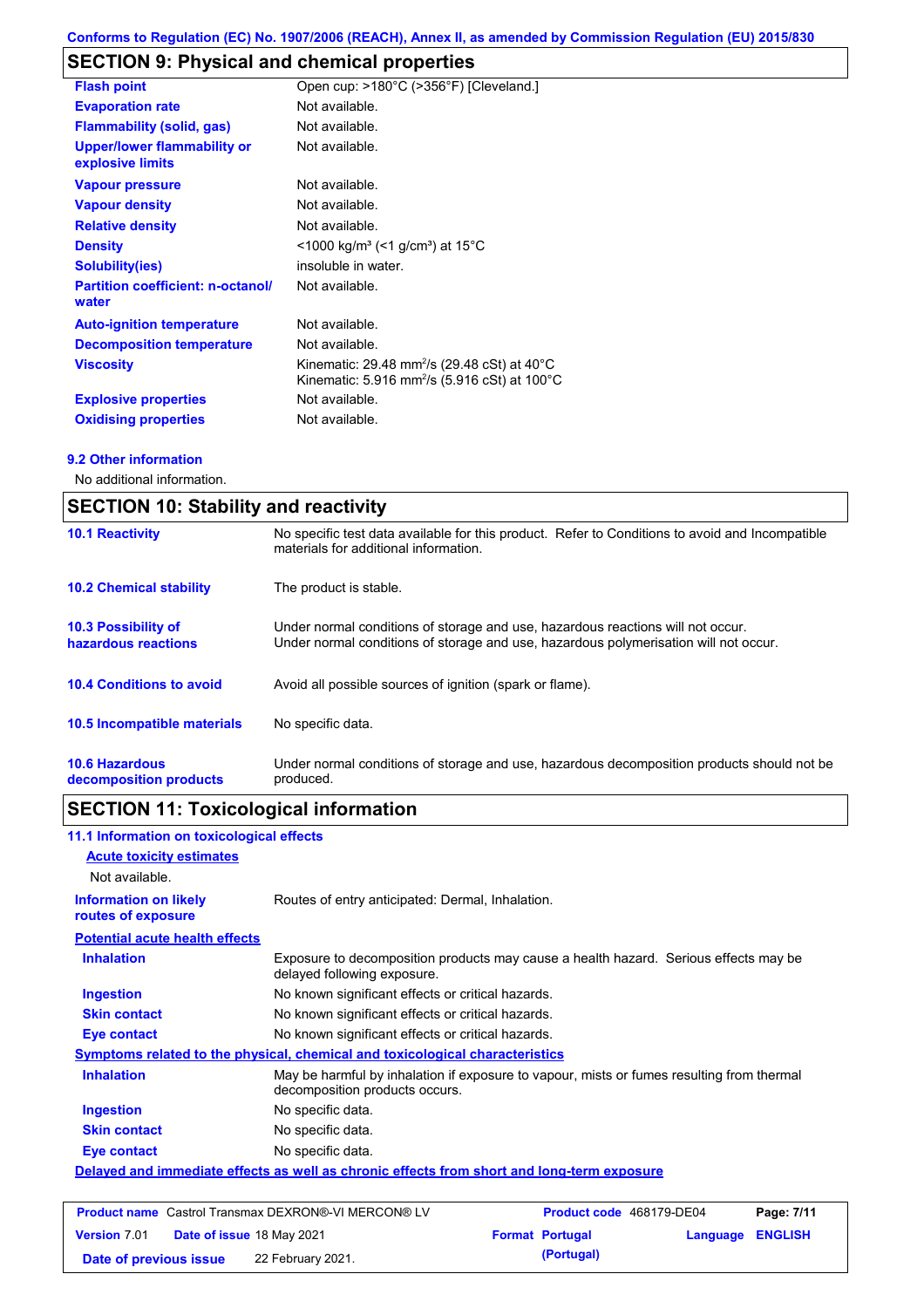### **SECTION 11: Toxicological information**

| <b>Inhalation</b>                       | Overexposure to the inhalation of airborne droplets or aerosols may cause irritation of the<br>respiratory tract. |
|-----------------------------------------|-------------------------------------------------------------------------------------------------------------------|
| <b>Ingestion</b>                        | Ingestion of large quantities may cause nausea and diarrhoea.                                                     |
| <b>Skin contact</b>                     | Prolonged or repeated contact can defat the skin and lead to irritation and/or dermatitis.                        |
| Eye contact                             | Potential risk of transient stinging or redness if accidental eye contact occurs.                                 |
| <b>Potential chronic health effects</b> |                                                                                                                   |
| <b>General</b>                          | No known significant effects or critical hazards.                                                                 |
| <b>Carcinogenicity</b>                  | No known significant effects or critical hazards.                                                                 |
| <b>Mutagenicity</b>                     | No known significant effects or critical hazards.                                                                 |
| <b>Developmental effects</b>            | No known significant effects or critical hazards.                                                                 |
| <b>Fertility effects</b>                | No known significant effects or critical hazards.                                                                 |

## **SECTION 12: Ecological information**

```
12.1 Toxicity
```
**Environmental hazards** Not classified as dangerous

Based on data available for this or related materials. Product not classified for environmental effects.

### **12.2 Persistence and degradability**

Expected to be biodegradable.

#### **12.3 Bioaccumulative potential**

This product is not expected to bioaccumulate through food chains in the environment.

| <b>12.4 Mobility in soil</b>                                  |                                                                      |
|---------------------------------------------------------------|----------------------------------------------------------------------|
| <b>Soil/water partition</b><br>coefficient (K <sub>oc</sub> ) | Not available.                                                       |
| <b>Mobility</b>                                               | Spillages may penetrate the soil causing ground water contamination. |

#### **12.5 Results of PBT and vPvB assessment**

Product does not meet the criteria for PBT or vPvB according to Regulation (EC) No. 1907/2006, Annex XIII.

| 12.6 Other adverse effects          |                                                                                                                           |
|-------------------------------------|---------------------------------------------------------------------------------------------------------------------------|
| <b>Other ecological information</b> | Spills may form a film on water surfaces causing physical damage to organisms. Oxygen<br>transfer could also be impaired. |
|                                     |                                                                                                                           |

### **SECTION 13: Disposal considerations**

| <b>13.1 Waste treatment methods</b>                                                                                                                                                                                            |                                                                                                                                                                      |
|--------------------------------------------------------------------------------------------------------------------------------------------------------------------------------------------------------------------------------|----------------------------------------------------------------------------------------------------------------------------------------------------------------------|
| <b>Product</b>                                                                                                                                                                                                                 |                                                                                                                                                                      |
| <b>Methods of disposal</b>                                                                                                                                                                                                     | Where possible, arrange for product to be recycled. Dispose of via an authorised person/<br>licensed waste disposal contractor in accordance with local regulations. |
| <b>Hazardous waste</b>                                                                                                                                                                                                         | Yes.                                                                                                                                                                 |
| European and an annual and a state of the second of the second of the second of the second of the second of the second of the second of the second of the second of the second of the second of the second of the second of th |                                                                                                                                                                      |

#### **European waste catalogue (EWC)**

| Waste code | <b>Waste designation</b>                                        |
|------------|-----------------------------------------------------------------|
| $130205*$  | mineral-based non-chlorinated engine, gear and lubricating oils |

However, deviation from the intended use and/or the presence of any potential contaminants may require an alternative waste disposal code to be assigned by the end user.

| <b>Packaging</b>           |                                                                                                                                                                                                                                         |
|----------------------------|-----------------------------------------------------------------------------------------------------------------------------------------------------------------------------------------------------------------------------------------|
| <b>Methods of disposal</b> | Where possible, arrange for product to be recycled. Dispose of via an authorised person/<br>licensed waste disposal contractor in accordance with local regulations.                                                                    |
| <b>Special precautions</b> | This material and its container must be disposed of in a safe way. Empty containers or liners<br>may retain some product residues. Avoid dispersal of spilt material and runoff and contact with<br>soil, waterways, drains and sewers. |
| <b>References</b>          | Commission 2014/955/EU<br>Directive 2008/98/EC                                                                                                                                                                                          |

| <b>Product name</b> Castrol Transmax DEXRON®-VI MERCON® LV |  | <b>Product code</b> 468179-DE04 |  | Page: 8/11             |                         |  |
|------------------------------------------------------------|--|---------------------------------|--|------------------------|-------------------------|--|
| <b>Version 7.01</b>                                        |  | Date of issue 18 May 2021       |  | <b>Format Portugal</b> | <b>Language ENGLISH</b> |  |
| Date of previous issue                                     |  | 22 February 2021.               |  | (Portugal)             |                         |  |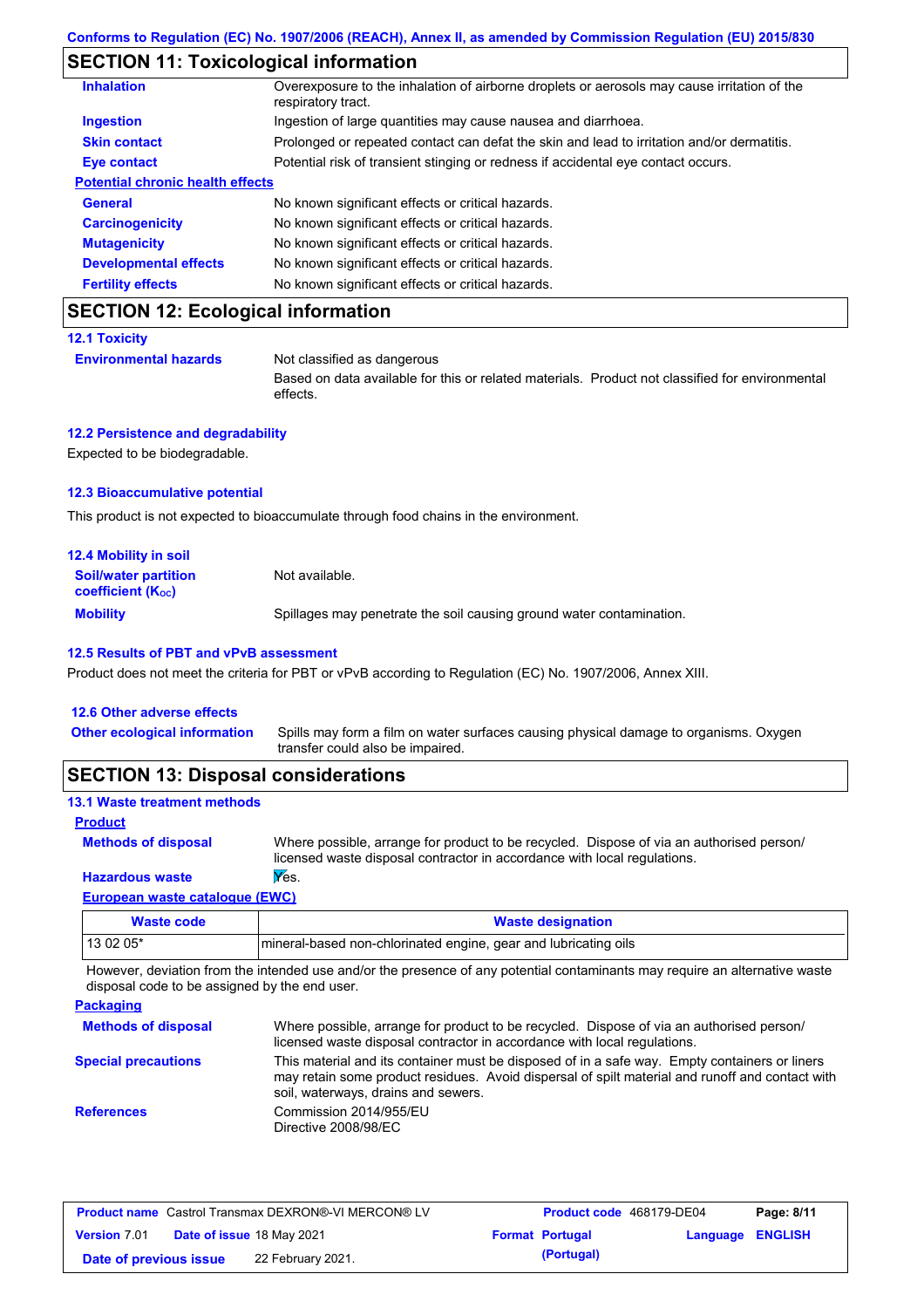#### - - - - - - - - - Not regulated. Not regulated. Not regulated. - - - **SECTION 14: Transport information ADR/RID IMDG IATA 14.1 UN number 14.2 UN proper shipping name 14.3 Transport hazard class(es) 14.4 Packing group ADN Additional information 14.5 Environmental hazards** No. 1988 | No. 1989 | No. 1989 | No. 1989 | No. 1989 | No. 1989 | No. 1989 | No. 1989 | No. 1989 | No. 1989 | Not regulated. - -<br>No. - -

**14.6 Special precautions for user** Not available.

**14.7 Transport in bulk according to IMO instruments**

**Version** 7.01

Not available.

### **SECTION 15: Regulatory information**

**Other regulations REACH Status** The company, as identified in Section 1, sells this product in the EU in compliance with the current requirements of REACH. **15.1 Safety, health and environmental regulations/legislation specific for the substance or mixture EU Regulation (EC) No. 1907/2006 (REACH) Annex XIV - List of substances subject to authorisation Substances of very high concern** None of the components are listed. At least one component is not listed. At least one component is not listed in DSL but all such components are listed in NDSL. All components are listed or exempted. At least one component is not listed. All components are active or exempted. At least one component is not listed. All components are listed or exempted. **United States inventory (TSCA 8b) Australia inventory (AICS) Canada inventory China inventory (IECSC) Japan inventory (ENCS) Korea inventory (KECI) Philippines inventory (PICCS) Taiwan Chemical Substances Inventory (TCSI)** All components are listed or exempted. **Ozone depleting substances (1005/2009/EU)** Not listed. **Prior Informed Consent (PIC) (649/2012/EU)** None of the components are listed. **Annex XIV EU Regulation (EC) No. 1907/2006 (REACH) Annex XVII - Restrictions on the manufacture, placing on the market and use of certain dangerous substances, mixtures and articles** Not applicable. **Product name** Castrol Transmax DEXRON®-VI MERCON® LV **Product code** 468179-DE04 **Page: 9/11** |

**Date of issue** 18 May 2021 **Format Portugal Language ENGLISH Date of previous issue 22 February 2021. (Portugal) (Portugal)**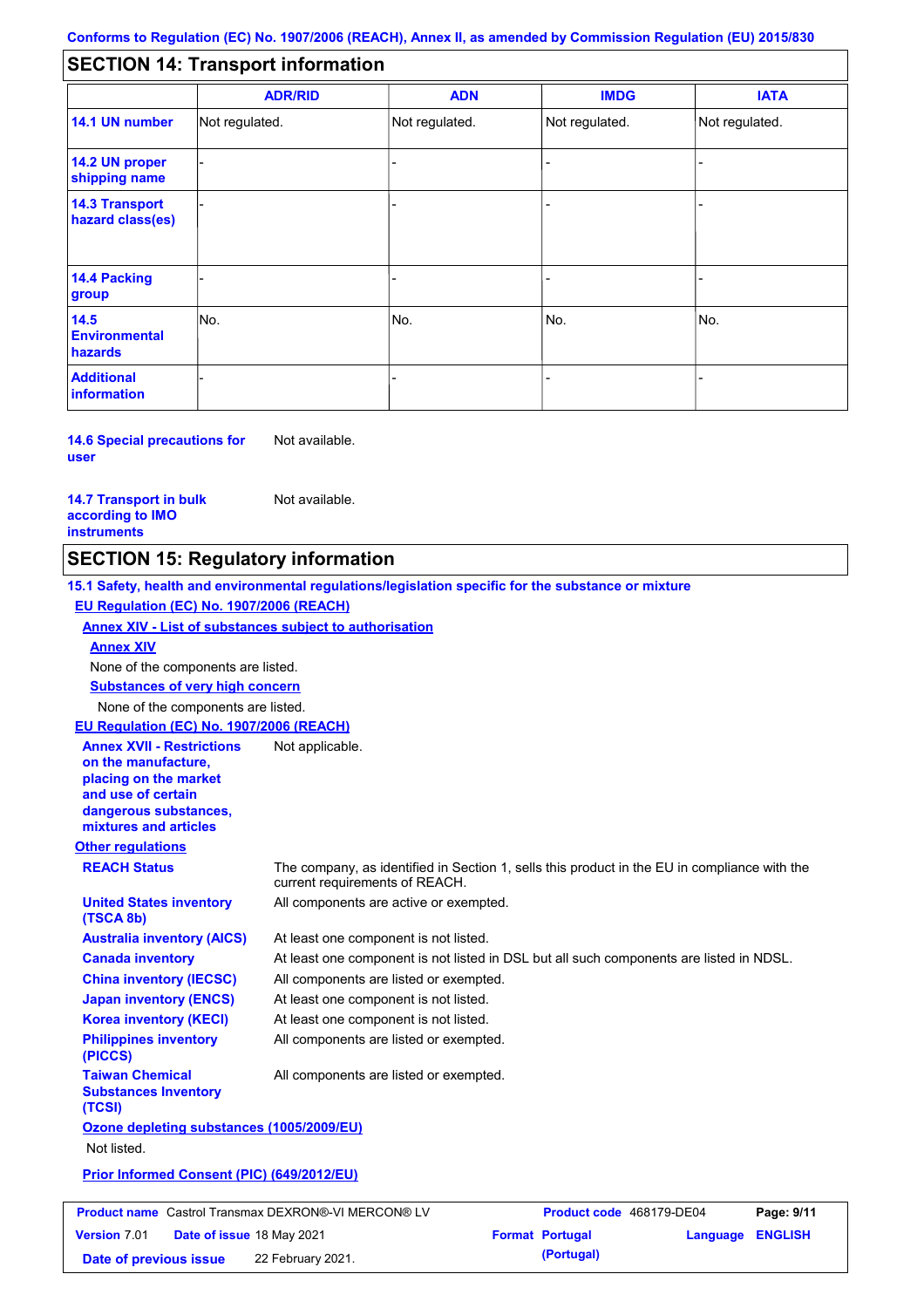## **SECTION 15: Regulatory information**

Not listed.

**EU - Water framework directive - Priority substances**

None of the components are listed.

**Seveso Directive**

This product is not controlled under the Seveso Directive.

| <b>15.2 Chemical safety</b> | A Chemical Safety Assessment has been carried out for one or more of the substances within  |
|-----------------------------|---------------------------------------------------------------------------------------------|
| assessment                  | this mixture. A Chemical Safety Assessment has not been carried out for the mixture itself. |

## **SECTION 16: Other information**

| <b>Abbreviations and acronyms</b> | ADN = European Provisions concerning the International Carriage of Dangerous Goods by                                      |
|-----------------------------------|----------------------------------------------------------------------------------------------------------------------------|
|                                   | Inland Waterway<br>ADR = The European Agreement concerning the International Carriage of Dangerous Goods by                |
|                                   | Road                                                                                                                       |
|                                   | ATE = Acute Toxicity Estimate                                                                                              |
|                                   | <b>BCF</b> = Bioconcentration Factor                                                                                       |
|                                   | CAS = Chemical Abstracts Service                                                                                           |
|                                   | CLP = Classification, Labelling and Packaging Regulation [Regulation (EC) No. 1272/2008]                                   |
|                                   | CSA = Chemical Safety Assessment                                                                                           |
|                                   | CSR = Chemical Safety Report                                                                                               |
|                                   | DMEL = Derived Minimal Effect Level                                                                                        |
|                                   | DNEL = Derived No Effect Level                                                                                             |
|                                   | EINECS = European Inventory of Existing Commercial chemical Substances                                                     |
|                                   | ES = Exposure Scenario                                                                                                     |
|                                   | EUH statement = CLP-specific Hazard statement                                                                              |
|                                   | EWC = European Waste Catalogue                                                                                             |
|                                   | GHS = Globally Harmonized System of Classification and Labelling of Chemicals                                              |
|                                   | IATA = International Air Transport Association                                                                             |
|                                   | IBC = Intermediate Bulk Container                                                                                          |
|                                   | <b>IMDG = International Maritime Dangerous Goods</b>                                                                       |
|                                   | LogPow = logarithm of the octanol/water partition coefficient                                                              |
|                                   | MARPOL = International Convention for the Prevention of Pollution From Ships, 1973 as                                      |
|                                   | modified by the Protocol of 1978. ("Marpol" = marine pollution)                                                            |
|                                   | OECD = Organisation for Economic Co-operation and Development                                                              |
|                                   | PBT = Persistent, Bioaccumulative and Toxic                                                                                |
|                                   | PNEC = Predicted No Effect Concentration                                                                                   |
|                                   | REACH = Registration, Evaluation, Authorisation and Restriction of Chemicals Regulation                                    |
|                                   | [Regulation (EC) No. 1907/2006]                                                                                            |
|                                   | RID = The Regulations concerning the International Carriage of Dangerous Goods by Rail                                     |
|                                   | RRN = REACH Registration Number                                                                                            |
|                                   | SADT = Self-Accelerating Decomposition Temperature                                                                         |
|                                   | SVHC = Substances of Very High Concern                                                                                     |
|                                   | STOT-RE = Specific Target Organ Toxicity - Repeated Exposure<br>STOT-SE = Specific Target Organ Toxicity - Single Exposure |
|                                   | TWA = Time weighted average                                                                                                |
|                                   | $UN = United Nations$                                                                                                      |
|                                   | $UVCB = Complex\;hydrocarbon\; substance$                                                                                  |
|                                   | VOC = Volatile Organic Compound                                                                                            |
|                                   | vPvB = Very Persistent and Very Bioaccumulative                                                                            |
|                                   | Varies = may contain one or more of the following 64741-88-4 / RRN 01-2119488706-23,                                       |
|                                   | 64741-89-5 / RRN 01-2119487067-30, 64741-95-3 / RRN 01-2119487081-40, 64741-96-4/ RRN                                      |
|                                   | 01-2119483621-38, 64742-01-4 / RRN 01-2119488707-21, 64742-44-5 / RRN                                                      |
|                                   | 01-2119985177-24, 64742-45-6, 64742-52-5 / RRN 01-2119467170-45, 64742-53-6 / RRN                                          |
|                                   | 01-2119480375-34, 64742-54-7 / RRN 01-2119484627-25, 64742-55-8 / RRN                                                      |
|                                   | 01-2119487077-29, 64742-56-9 / RRN 01-2119480132-48, 64742-57-0 / RRN                                                      |
|                                   | 01-2119489287-22, 64742-58-1, 64742-62-7 / RRN 01-2119480472-38, 64742-63-8,                                               |
|                                   | 64742-65-0 / RRN 01-2119471299-27, 64742-70-7 / RRN 01-2119487080-42, 72623-85-9 /                                         |
|                                   | RRN 01-2119555262-43, 72623-86-0 / RRN 01-2119474878-16, 72623-87-1 / RRN                                                  |
|                                   | 01-2119474889-13                                                                                                           |
|                                   | Description travel to device the closelfication concedive to Deputation (EO) No. 4979/9000 [O] D/OU01                      |

**Procedure used to derive the classification according to Regulation (EC) No. 1272/2008 [CLP/GHS]**

| <b>Classification</b>                                                                      |                                                            |                                                                                                                                            | <b>Justification</b>     |          |                |
|--------------------------------------------------------------------------------------------|------------------------------------------------------------|--------------------------------------------------------------------------------------------------------------------------------------------|--------------------------|----------|----------------|
| Not classified.                                                                            |                                                            |                                                                                                                                            |                          |          |                |
| <b>Full text of abbreviated H</b><br>H <sub>304</sub><br>H319<br><b>statements</b><br>H413 |                                                            | May be fatal if swallowed and enters airways.<br>Causes serious eye irritation.<br>May cause long lasting harmful effects to aquatic life. |                          |          |                |
|                                                                                            | <b>Product name</b> Castrol Transmax DEXRON®-VI MERCON® LV |                                                                                                                                            | Product code 468179-DE04 |          | Page: 10/11    |
| <b>Version 7.01</b>                                                                        | Date of issue 18 May 2021                                  |                                                                                                                                            | <b>Format Portugal</b>   | Language | <b>ENGLISH</b> |
| Date of previous issue                                                                     | 22 February 2021.                                          |                                                                                                                                            | (Portugal)               |          |                |